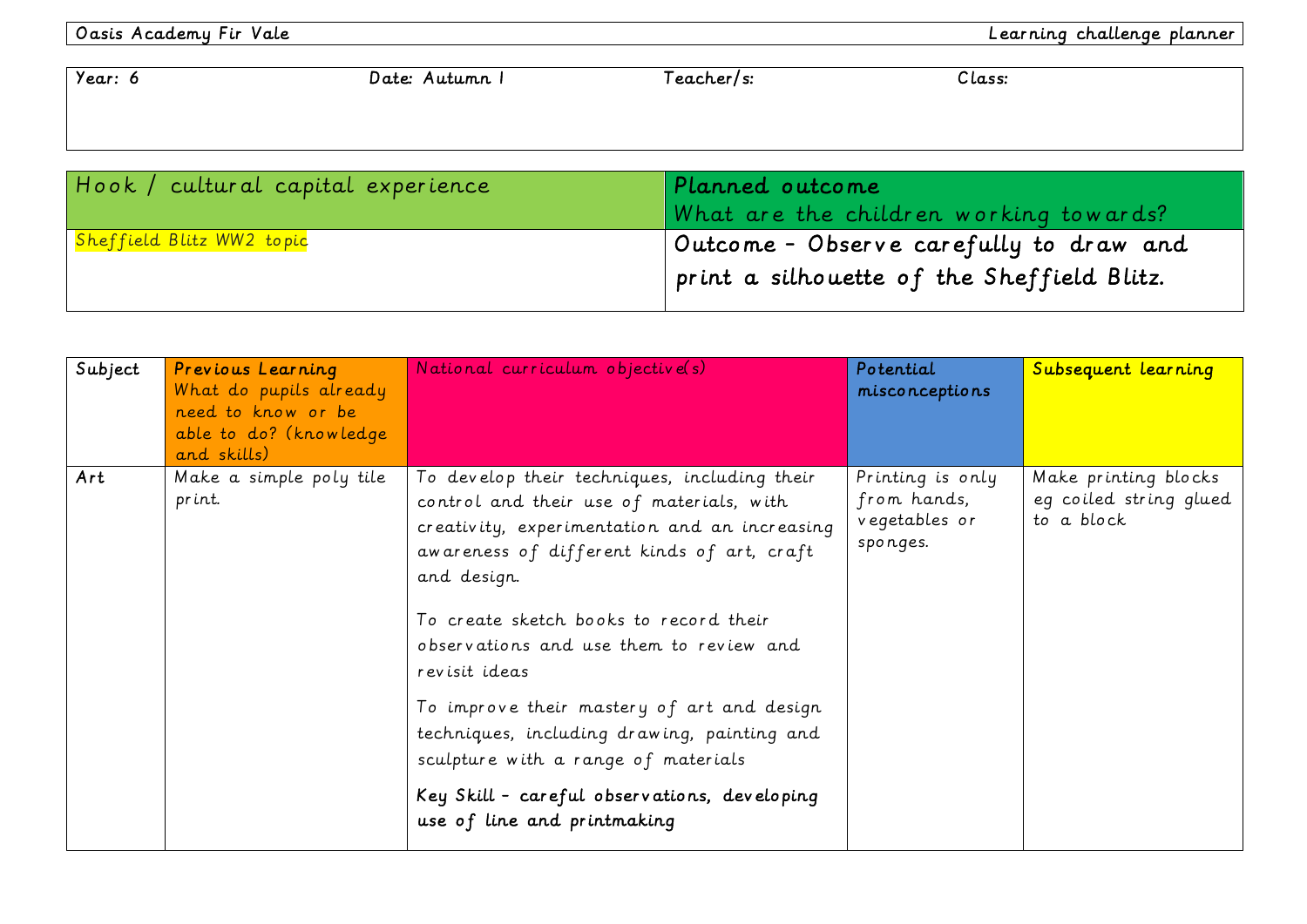| Key       | Teaching strategies & activities to break the learning down |                    |                      |                        |                           |
|-----------|-------------------------------------------------------------|--------------------|----------------------|------------------------|---------------------------|
| knowledge |                                                             |                    |                      |                        |                           |
| or skill  | Lesson                                                      | Lesson 2           | Lesson 3             | <u> Lesson 4</u>       | Lesson 5 and 6            |
|           | Skill: sketching and                                        | Skill: sketching   | Skill: how to make   | Skill: how to prepare  | Skill: printing from your |
| $\bullet$ | observing                                                   | <u>Knowledge</u>   | a print block        | and print from your    | tile                      |
|           | Knowledge:                                                  | You can use        | Knowledge:           | block                  | Knowledge:                |
|           | You can make lots                                           | different types of | You can draw on a    | Knowledge:             | We can make repeated      |
|           | of different types                                          | line to show       | poly tile to make a  | How we can prepare     | patterns using the poly   |
|           | of line when you                                            | different types of | print block.         | and print from a       | tile and add more than    |
|           | draw.                                                       | things E.g. wood   |                      | poly tile              | one colour to your print  |
|           |                                                             | on a boat, clouds  |                      |                        |                           |
|           |                                                             | in the sky, waves  |                      |                        |                           |
|           |                                                             | on the sea.        |                      |                        |                           |
| Art &     | WALT: Improve                                               | WALT: Sketch a     | WALT: make a         | WALT: make a print     | WALT: make a repeated     |
| Design    | sketching and                                               | silhouette of te   | design on a poly     | from our tile          | print pattern/print with  |
|           | observation skills.                                         | Sheffield Blitz    | tile print block     | WILF:                  | multiple colours          |
|           | WILF:                                                       | <b>WILF</b>        | WILF:                | Use the roller to roll | WILF:                     |
|           | Use a pencil to                                             | Sketch the shapes  | Careful transfer of  | the ink in the tray    | A repeated pattern of     |
|           | create lines of                                             | of buildings and   | your design to the   | and apply to the tile  | your tile using more than |
|           | different thickness                                         | add detail to      | print block          | to print properly      | one colour that doesn't   |
|           | and shape in                                                | picture.           |                      |                        | overlap.                  |
|           | drawings.                                                   |                    |                      |                        |                           |
|           | Guide children                                              | Demonstrate how    | Share information    | Model how to roll      | Children create a         |
|           | through how to                                              | to sketch the main | Demonstrate how      | the ink in a tray      | repeated pattern of their |
|           | experiment making                                           | shape of the       | to change the        | until it makes a       | tile blending more than   |
|           | different types of                                          | buildings and      | texture of the print | squelchy noise.        | one colour in the print   |
|           | line as mark                                                | add in details     | block with dots      | Demonstrate how to     | tray to make an effect    |
|           | making.                                                     | using different    | and lines. (Be       | roll the ink onto the  | of fire.                  |
|           |                                                             | types of           | $careful - you$      | tile and then how to   |                           |
|           | They use                                                    | line/shading e.g.  | cannot erase         | carefully lift and     | Lay the children's work   |
|           | sketchbook to                                               | broken windows,    | mistakes and the     | place on the paper.    | out around the room       |
|           | practice different                                          | planes in the sky  | tiles will split if  | Roll on the back       | and ask the children to   |
|           | types of line e.g.                                          | etc                | too much pressure    | with a clean roller    | choose their favourite    |
|           | thick, thin, wavy,                                          |                    | put on them - see    | and lift off           | and say what they like    |
|           | zig zags, etc.                                              |                    | Iris clip)           | carefully. (see Iris   | about it. Model use of    |
|           |                                                             |                    |                      | clip)                  | words from the topic      |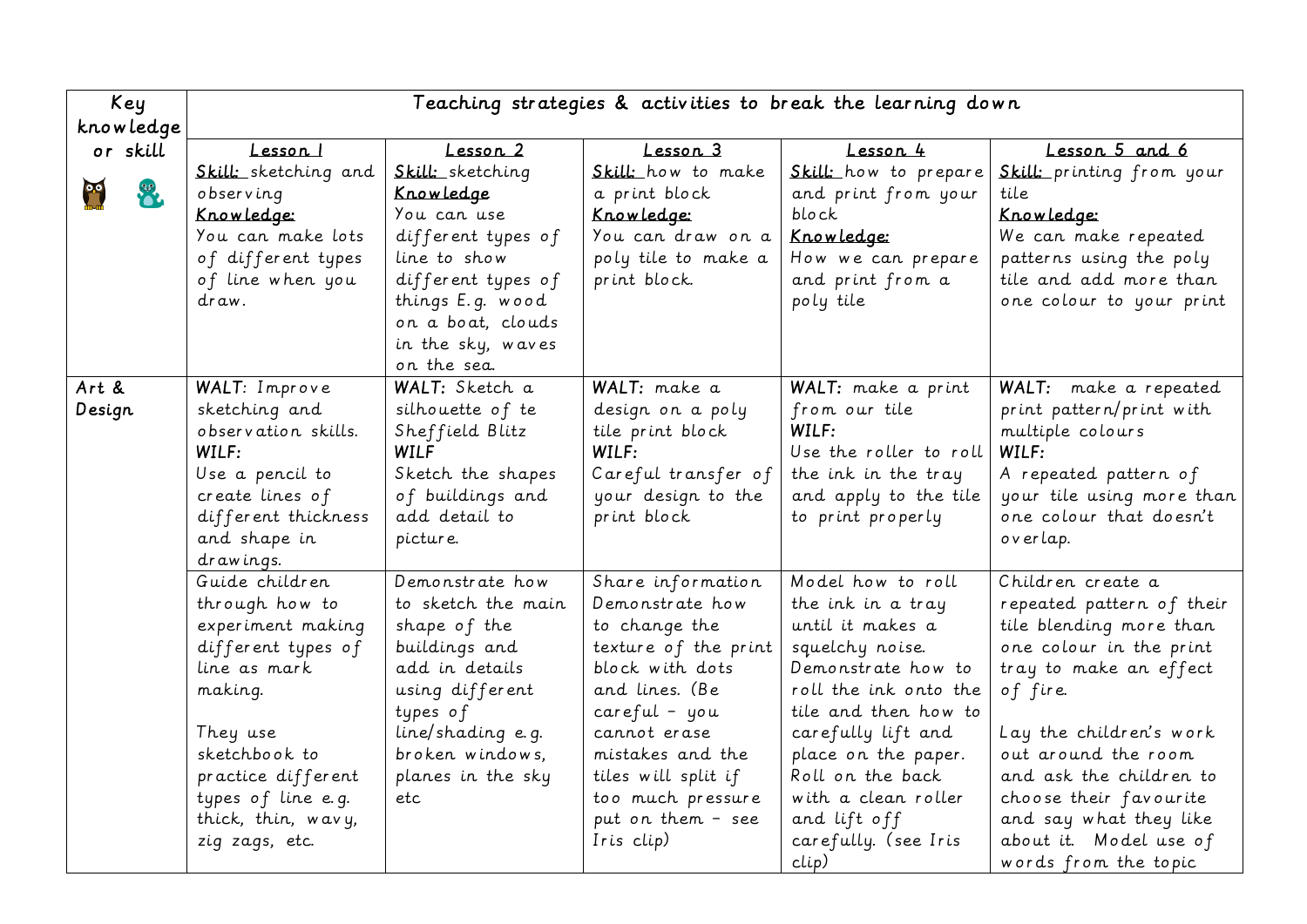|  |  | Print onto black    | I skills e.g. line, colour, |
|--|--|---------------------|-----------------------------|
|  |  | paper with ink in   | print, repeat, poly tile,   |
|  |  | fire colours e.g.   | ' ink, roller, fire effect. |
|  |  | orange, yellow red. |                             |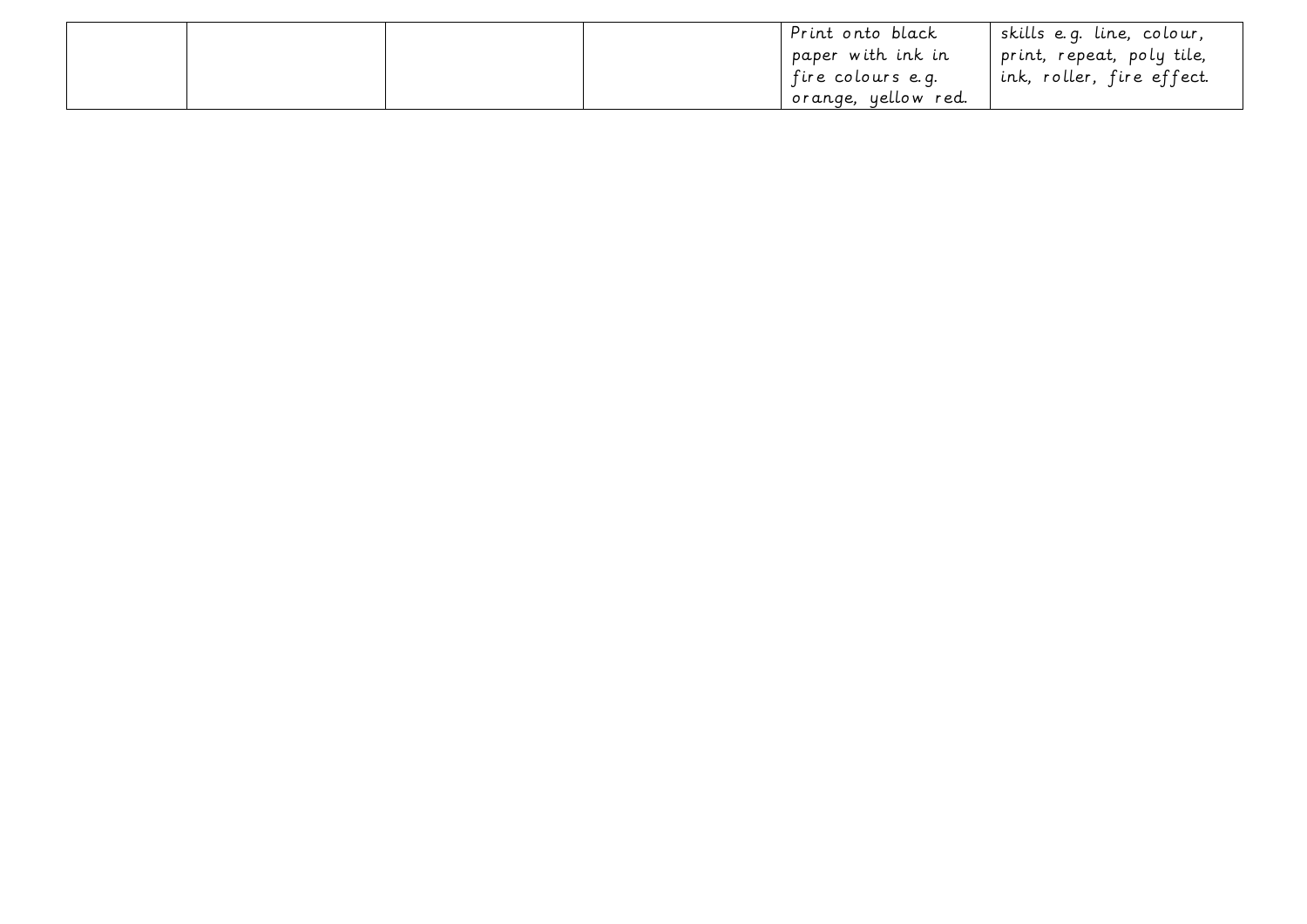## **What should I already know? How to make a simple poly tile print**

To develop their techniques, including their control and their use of materials, with creativity, experimentation and an increasing awareness of different kinds of art, craft and design. To create sketch books to record their observations and use them to review and revisit ideas To improve their mastery of art and design techniques, including drawing, painting and sculpture with a range of materials **Key Skill - careful observations, developing use of line and printmaking skills**

## **Artists and Artisans – printmaking**

People have made prints since they lived in caves. You can make print of your hands, vegetables, with sponge shapes – anything that can be dipped in paint! Artists use blocks of lino, wood and metal to make print blocks. You can add additional colours to your print by mixing them in the tray or layering up parts of the design in different colours.



## **Techniques**

**Make the poly tile print block** - change the texture of the print block with dots and lines using a blunt pencil. (Be careful – you cannot erase mistakes and the tiles will split if too much pressure put on them  $-$  see Iris clip)

**Making the print** - roll the ink in a tray until it makes a squelchy noise. Roll the ink onto the tile and then carefully lift and place on the paper. Roll on the back with a clean roller and lift off carefully.